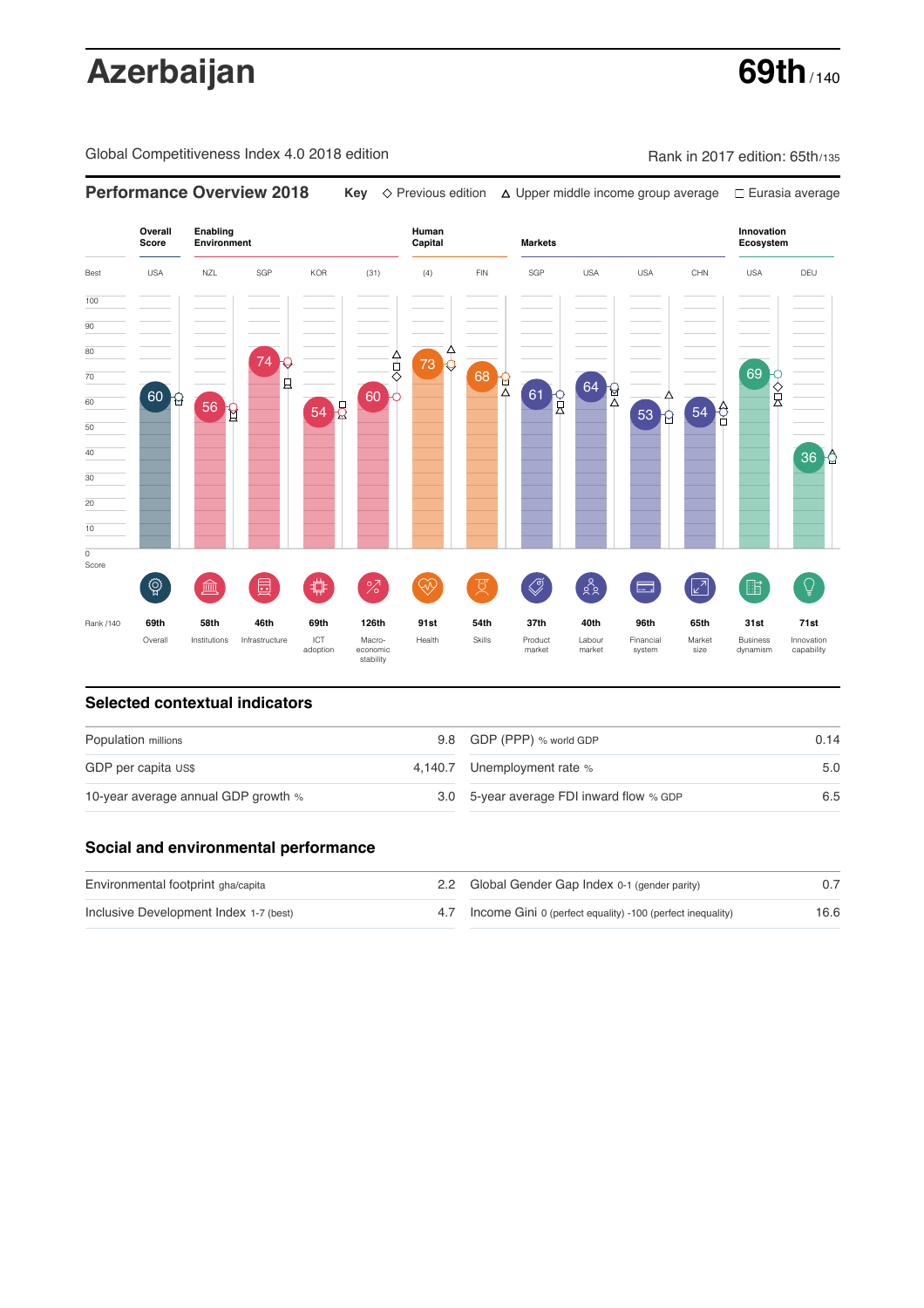# **Azerbaijan 69th**/140

| <b>Index Component</b>                                                   | Value                    | Score *           | Rank/140 | <b>Best Performer</b>       |
|--------------------------------------------------------------------------|--------------------------|-------------------|----------|-----------------------------|
| 寙<br>Pillar 1: Institutions 0-100 (best)                                 | Ĩ.                       | 55.8 ↑            | 58       | <b>New Zealand</b>          |
| 1.01 Organized crime 1-7 (best)                                          | 5.3                      | $71.7 =$          | 39       | Finland                     |
| 1.02 Homicide rate /100,000 pop.                                         | 2.1                      | 94.4 ↑            | 63       | Multiple (9)                |
| 1.03 Terrorism incidence 0 (very high) -100 (no incidence)               | 99.7                     | 99.7 $\sqrt{ }$   | 78       | Multiple (24)               |
| 1.04 Reliability of police services 1-7 (best)                           | 4.7                      | $61.7 =$          | 53       | Finland                     |
| 1.05 Social capital 0-100 (high)                                         | 41.1                     | 41.1 $\sqrt{ }$   | 123      | Australia                   |
| 1.06 Budget transparency 0-100 (best)                                    | 34.6                     | $34.6 =$          | 116      | Multiple (2)                |
| 1.07 Judicial independence 1-7 (best)                                    | 4.4                      | $56.8 =$          | 49       | Finland                     |
| 1.08 Efficiency of legal framework in challenging regulations 1-7 (best) | 4.4                      | $56.7 =$          | 22       | Finland                     |
| 1.09 Freedom of the press 0-100 (worst)                                  | 59.7                     | 40.3 $\downarrow$ | 133      | Norway                      |
| 1.10 Burden of government regulation 1-7 (best)                          | 4.6                      | $60.7 =$          | 12       | Singapore                   |
| 1.11 Efficiency of legal framework in settling disputes 1-7 (best)       | 4.6                      | $60.5 =$          | 28       | Singapore                   |
| 1.12 E-Participation Index 0-1 (best)                                    | 0.68                     | 68.0 ↑            | 76       | Multiple (3)                |
| 1.13 Future orientation of government 1-7 (best)                         | 4.7                      | $62.1 =$          | 20       | Singapore                   |
| 1.14 Incidence of corruption 0-100 (best)                                | 31.0                     | 31.0 个            | 102      | New Zealand                 |
| 1.15 Property rights 1-7 (best)                                          | 4.8                      | $63.2 =$          | 46       | Finland                     |
| 1.16 Intellectual property protection 1-7 (best)                         | 4.8                      | $63.0 =$          | 36       | Finland                     |
| 1.17 Quality of land administration 0-30 (best)                          | 14.5                     | 48.3 ↓            | 74       | Singapore                   |
| 1.18 Strength of auditing and reporting standards 1-7 (best)             | 4.3                      | $55.0 =$          | 88       | Finland                     |
| 1.19 Conflict of interest regulation 0-10 (best)                         | 7.7                      | $77.0 =$          | 16       | Multiple (2)                |
| 1.20 Shareholder governance 0-10 (best)                                  | 7.3                      | 73.0 ↑            | 15       | Kazakhstan                  |
| 員<br>Pillar 2: Infrastructure 0-100 (best)                               | ÷,                       | 73.6 个            | 46       | Singapore                   |
| 2.01 Road connectivity index 0-100 (best)                                | 50.8                     | $50.8 =$          | 89       | <b>United States</b>        |
| 2.02 Quality of roads 1-7 (best)                                         | 4.8                      | $63.0 =$          | 34       | Singapore                   |
| 2.03 Railroad density km of roads/square km                              | 23.9                     | $59.9 =$          | 32       | Multiple (20)               |
| 2.04 Efficiency of train services 1-7 (best)                             | 4.8                      | $63.2 =$          | 17       | Switzerland                 |
| 2.05 Airport connectivity score                                          | 23,795.6                 | 41.9 $\sqrt{ }$   | 79       | Multiple (8)                |
| 2.06 Efficiency of air transport services 1-7 (best)                     | 5.8                      | $80.0 =$          | 12       | Singapore                   |
| 2.07 Liner Shipping Connectivity Index 0-157.1 (best)                    | n/a                      | n/a               | n/a      | Multiple (4)                |
| 2.08 Efficiency of seaport services 1-7 (best)                           | 4.9                      | $64.4 =$          | 29       | Singapore                   |
| 2.09 Electrification rate % pop.                                         | 100.0                    | $100.0 =$         | 1        | Multiple (66)               |
| 2.10 Electric power transmission and distribution losses % output        | 11.7                     | $92.0$ ↑          | 77       | Multiple (9)                |
| 2.11 Exposure to unsafe drinking water % pop.                            | 9.6                      | 92.3 $\uparrow$   | 63       | Multiple (23)               |
| 2.12 Reliability of water supply 1-7 (best)                              | 4.9                      | $65.7 =$          | 65       | Switzerland                 |
| O<br>Pillar 3: ICT adoption 0-100 (best)                                 |                          | 54.0 ↑            | 69       | Korea, Rep.                 |
| 3.01 Mobile-cellular telephone subscriptions /100 pop.                   | 103.0                    | 85.9 $\sqrt{ }$   | 97       | Multiple (68)               |
| 3.02 Mobile-broadband subscriptions /100 pop.                            | 56.8                     | n/a               | 88       | <b>United Arab Emirates</b> |
| 3.03 Fixed-broadband Internet subscriptions /100 pop.                    | 18.4                     | 36.7 ↓            | 53       | Switzerland                 |
| 3.04 Fibre Internet subscriptions /100 pop.                              | 1.3                      | n/a               | 55       | Korea, Rep.                 |
| 3.05 Internet users % pop.                                               | 78.2                     | 78.2 ተ            | 36       | Iceland                     |
| ℅<br>Pillar 4: Macroeconomic stability 0-100 (best)                      | $\overline{\phantom{a}}$ | 59.8 ↓            | 126      | Multiple (31)               |
| 4.01 Inflation annual % change                                           | 12.8                     | 75.6 ↓            | 128      | Multiple (74)               |
| 4.02 Debt dynamics 0-100 (best)                                          | 44.0                     | 44.0 ↓            | 111      | Multiple (36)               |
| Qÿ<br>Pillar 5: Health 0-100 (best)                                      | ÷                        | 73.1 ↑            | 91       | Multiple (4)                |
| 5.01 Healthy life expectancy years                                       | 63.4                     | 73.1 ↑            | 90       | Multiple (4)                |
|                                                                          | $\overline{a}$           |                   |          |                             |
| 文<br>Pillar 6: Skills 0-100 (best)                                       |                          | 67.8 $\sqrt{ }$   | 54       | Finland                     |
| 6.01 Mean years of schooling Years                                       | 10.5                     | $69.8 =$          | 50       | Finland                     |
| 6.02 Extent of staff training 1-7 (best)                                 | 4.2                      | $52.5 =$          | 56       | Switzerland                 |
| 6.03 Quality of vocational training 1-7 (best)                           | 4.4                      | $56.6 =$          | 49       | Switzerland                 |
| 6.04 Skillset of graduates 1-7 (best)                                    | 4.7                      | $61.8 =$          | 32       | Switzerland                 |
| 6.05 Digital skills among population 1-7 (best)                          | 5.2                      | $70.7 =$          | 15       | Sweden                      |
| 6.06 Ease of finding skilled employees 1-7 (best)                        | 4.7                      | $62.0 =$          | 31       | <b>United States</b>        |
| 6.07 School life expectancy Years                                        | 12.7                     | $70.6 =$          | 88       | Multiple (9)                |
| 6.08 Critical thinking in teaching 1-7 (best)                            | 4.2                      | $54.2 =$          | 27       | <b>United States</b>        |
| 6.09 Pupil-to-teacher ratio in primary education Ratio                   | 15.5                     | 86.3 ↓            | 48       | Multiple (6)                |